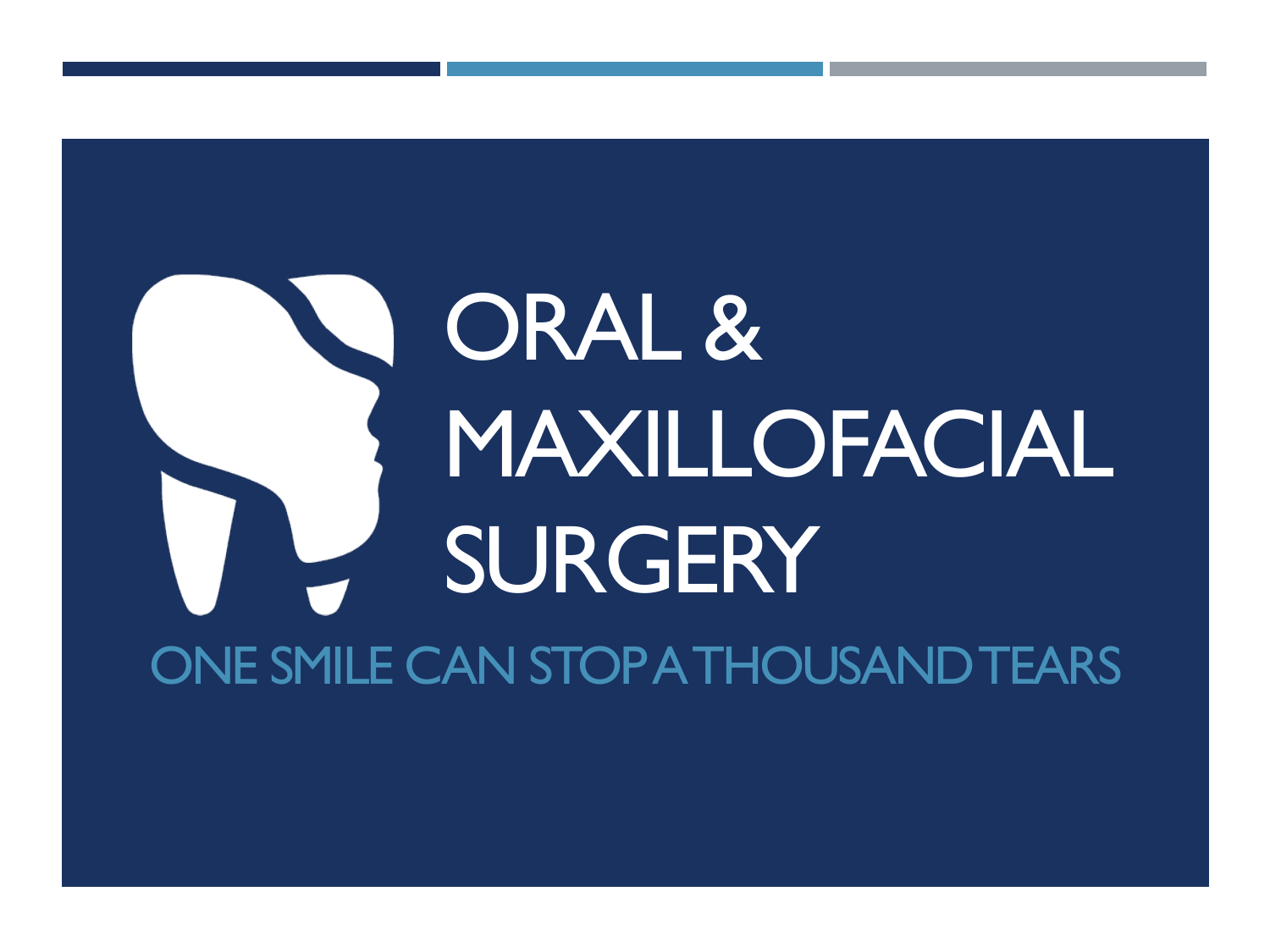### WHAT IS AN ORAL & MAXILLOFACIAL SURGEON?

- **Dral and maxillofacial surgeons are the only dental specialists recognized by the** American Dental Association who are surgically trained in a hospital-based residency program for a minimum of four years.
- **Drai and maxillofacial surgeons train alongside medical residents in specialty** areas that focus on the bone, skin and muscle of the face, mouth and jaw.
- Oral and maxillofacial surgeons have knowledge and expertise that uniquely qualifies them to diagnose and treat a number of functional and esthetic conditions in this anatomical area.
- **Oral and maxillofacial surgery is one of many advanced dental education** [programs. Some students enter dental school with an existing interest in](https://www.adea.org/GoDental/Career_Options/Advanced_Dental_Education_Programs.aspx) the area, others discover it once they're in dental school.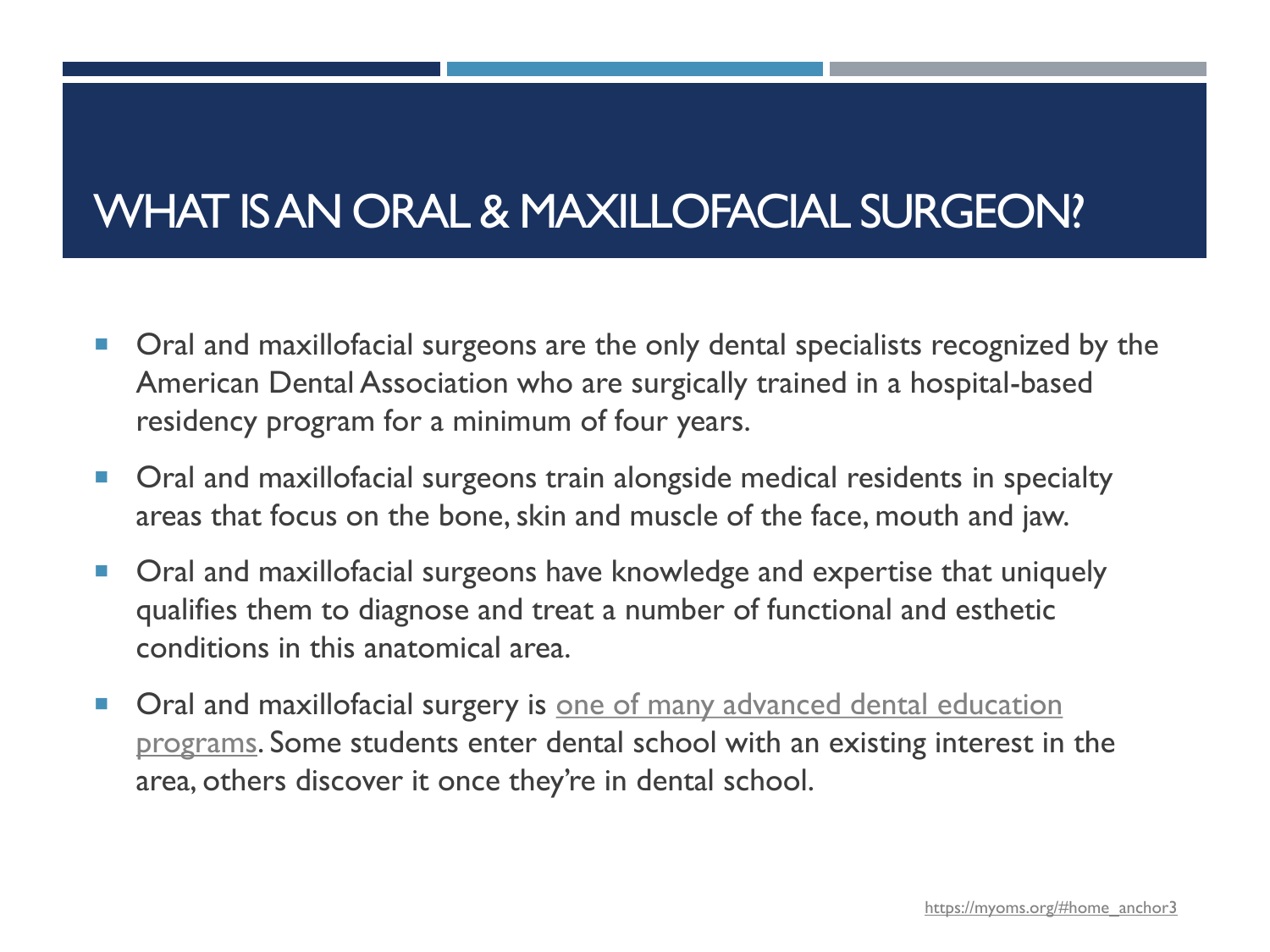# ORAL & MAXILLOFACIAL SURGEONS DO IT ALL

#### DENTAL IMPLANT SURGERY

A [2014 study](https://myoms.org/assets/uploads/documents/jada_072014_implant_article.pdf) suggests greater implant success rates when performed by a dental specialist compared with a general dentist.

#### EXTRACTIONS AND OTHER ORAL SURGERIES

Including: tooth extractions, apicoectomy, frenectomy, dental hemisection & root amputation, trigeminal nerve repair, soft-tissue surgeries like gingivoplasty, and crown lengthening procedures and more!

#### ORAL, HEAD AND NECK PATHOLOGY

The Oral Cancer Foundation estimates that close to 42,000 Americans will be diagnosed with oral or pharyngeal cancer this year. Oral cancer's mortality is particularly high, not because it is hard to detect or diagnose, but because the cancer is often discovered late in its development.

#### CLEFT LIP/PALATE AND CRANIOFACIAL SURGERY

As a member of a team of healthcare specialists, the oral and maxillofacial surgeon plays an important role in the carefully orchestrated, multiple-stage correctional program for cleft lip and palate patients.

#### CORRECTIVE JAW SURGERY

Corrective jaw surgery is performed by an oral and maxillofacial surgeon to correct a range of skeletal and dental irregularities, including the misalignment of jaws and teeth.

…and [more!](https://myoms.org/)

<https://myoms.org/>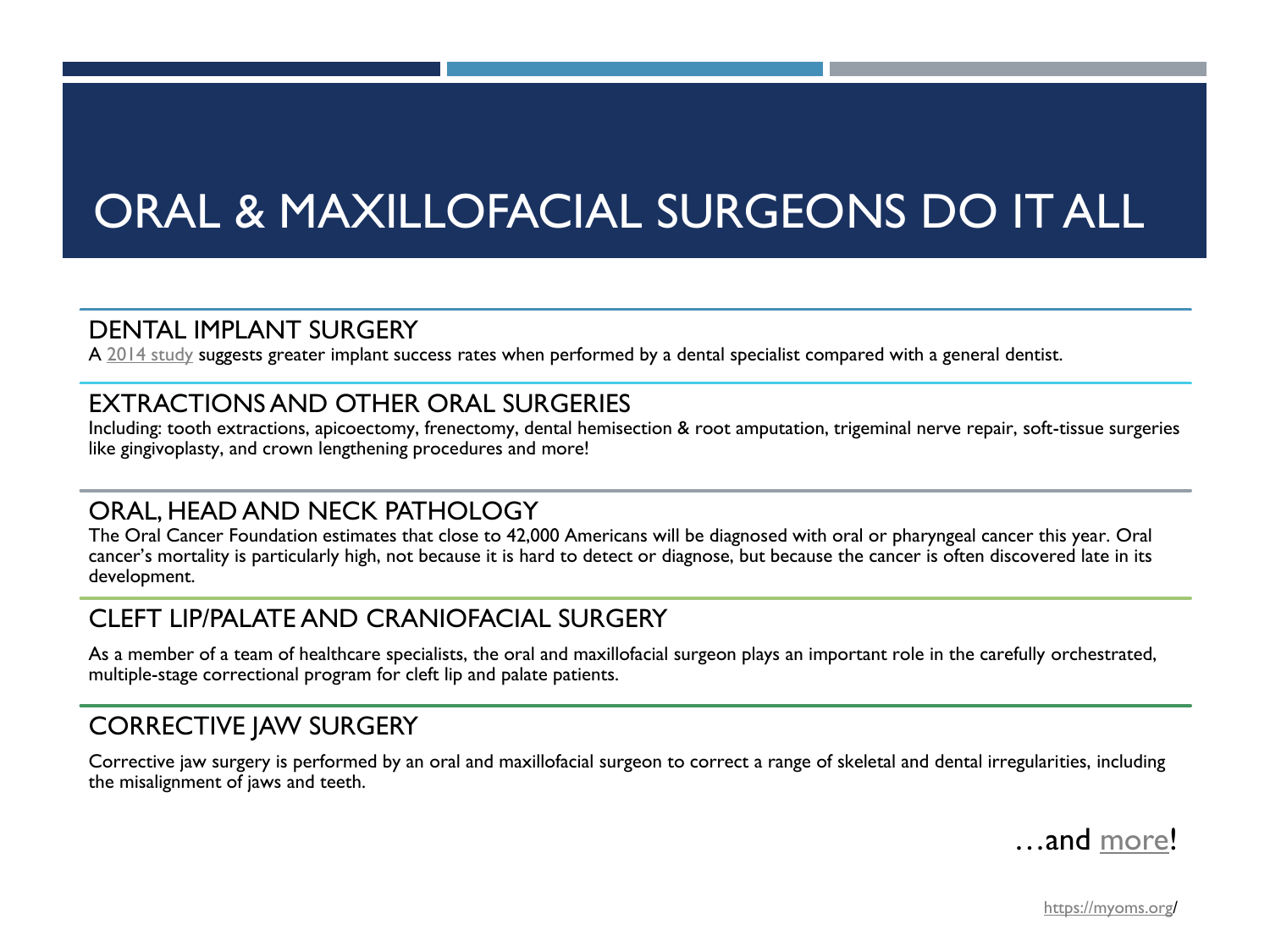### WHY IS OMFS SO UNIQUE?

 "What makes oral surgery unique is how it **incorporates dentistry and medicine**. You have the ability **work in an office and in a hospital setting on a regular basis**. Procedures can be done in the operating room or office and patients are cared for on an inpatient and outpatient basis. It **adds variety** to your practice and **enables you to see a broad spectrum of patients on a day-to-day basis**."

Richard Bauer, DMD, MD Pitt School of Dental Medicine

<https://www.asdanet.org/utility-navigation/career-compass-home/grad-career-options/Life-of-a-Dentist/Oral-and-Maxillofacial-Surgery>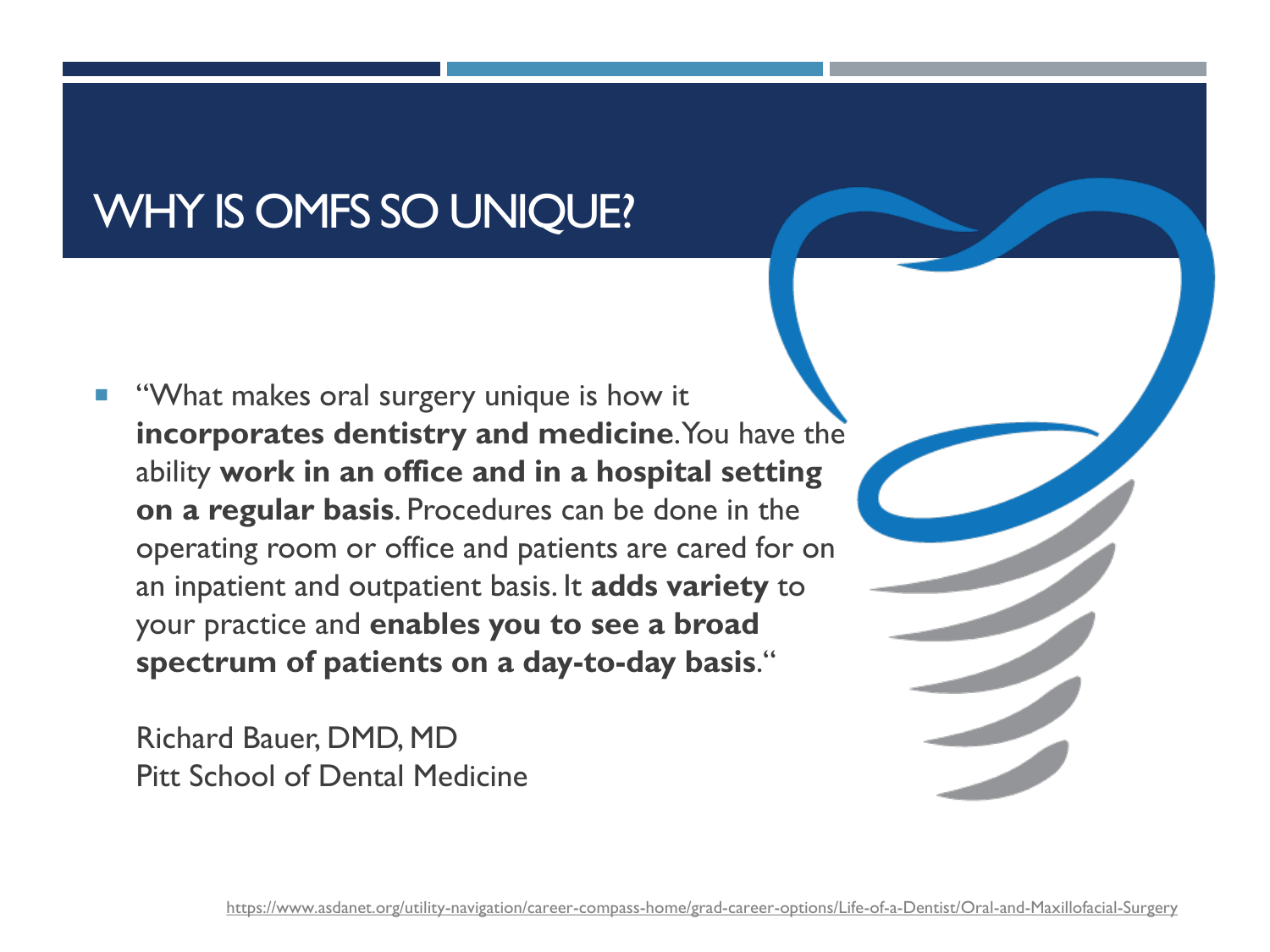

### OMFS CAREER STATISTICS

#### \$208,000 MEDIAN SALARY • 75TH PERCENTILE: \$208,000 • 25<sup>TH</sup> PERCENTILE: \$163,110

#### 0.5% UNEMPLOYMENT RATE

1,200 NUMBER OF JOBS

• The BLS predicts this profession will grow by 17 percent, or the equivalent of 1,200 new jobs from 2016 to 2026

#4 [US NEWS BEST PAYING JOBS](https://money.usnews.com/careers/best-jobs/rankings/best-paying-jobs)

#### #8 [US NEWS BEST JOBS OVERALL](https://money.usnews.com/careers/best-jobs/rankings/the-100-best-jobs)

<https://money.usnews.com/careers/best-jobs/oral-and-maxillofacial-surgeon/salary>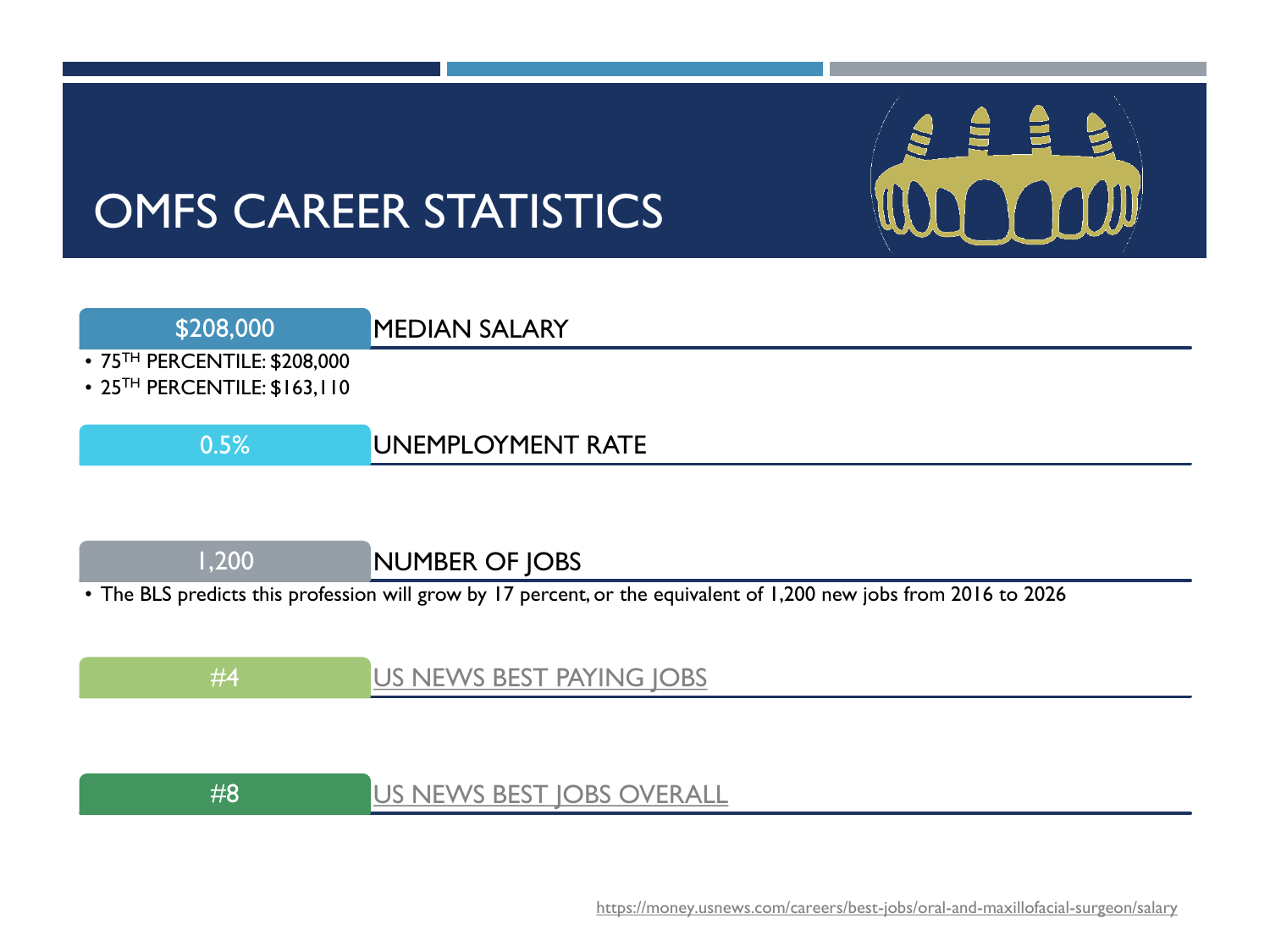### AVERAGE OMFS INCOME COMPARED TO OTHER RELATED HEALTHCARE FIELDS

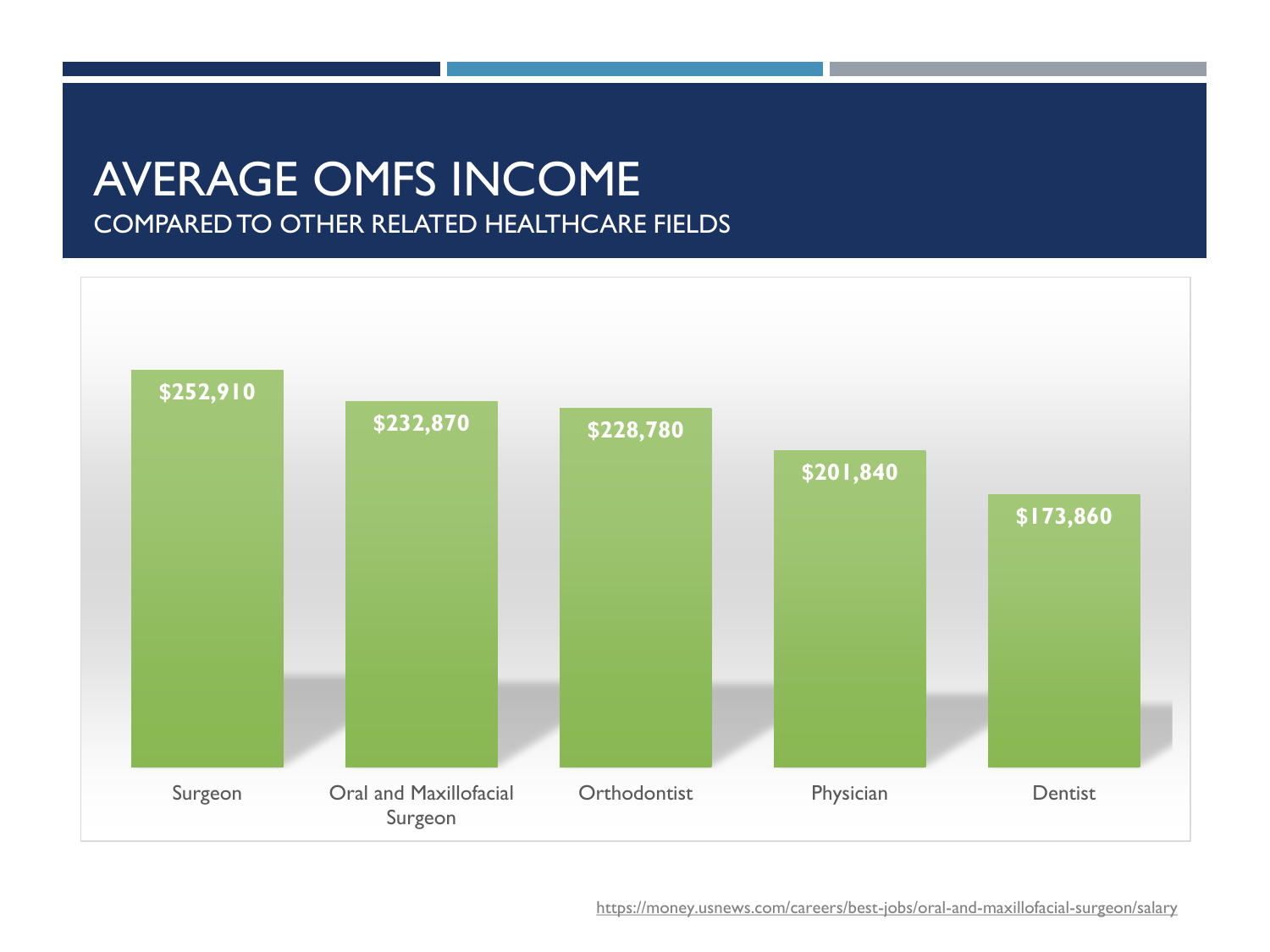### PROS AND CONS

| <b>PRO</b>                                                                                                                                                           | <b>CON</b>                                                                                                                                                                                  |
|----------------------------------------------------------------------------------------------------------------------------------------------------------------------|---------------------------------------------------------------------------------------------------------------------------------------------------------------------------------------------|
| <b>Extremely Interesting and Challenging</b><br>Variety of conditions and injuries, ever evolving field, ongoing<br>opportunities to learn new skills and procedures | <b>Extensive Education Required</b><br>4 years undergrad, 4 years dental and 4-6 years of residency                                                                                         |
| Satisfaction of Helping Others<br>Restore a person's ability to eat, talk and live normally -<br>restore lives                                                       | <b>Cost of Education</b><br>Average indebtedness for dental school graduates is<br>\$285,000 (but about 20% graduated with little to no debt).<br>Learn more about financing dental school. |
| High Demand, High Salary Career                                                                                                                                      | <b>Competitive Residency</b><br>There are more applicants to residency than residency<br>positions available                                                                                |
| Diverse Job Settings<br>Can work in private practice, start your own practice, or<br>work in academic or hospital settings                                           | <b>High Pressure Career</b><br>complex situations, long hours, high pressure surgeries, on<br>call hours can lead to stress and burnout                                                     |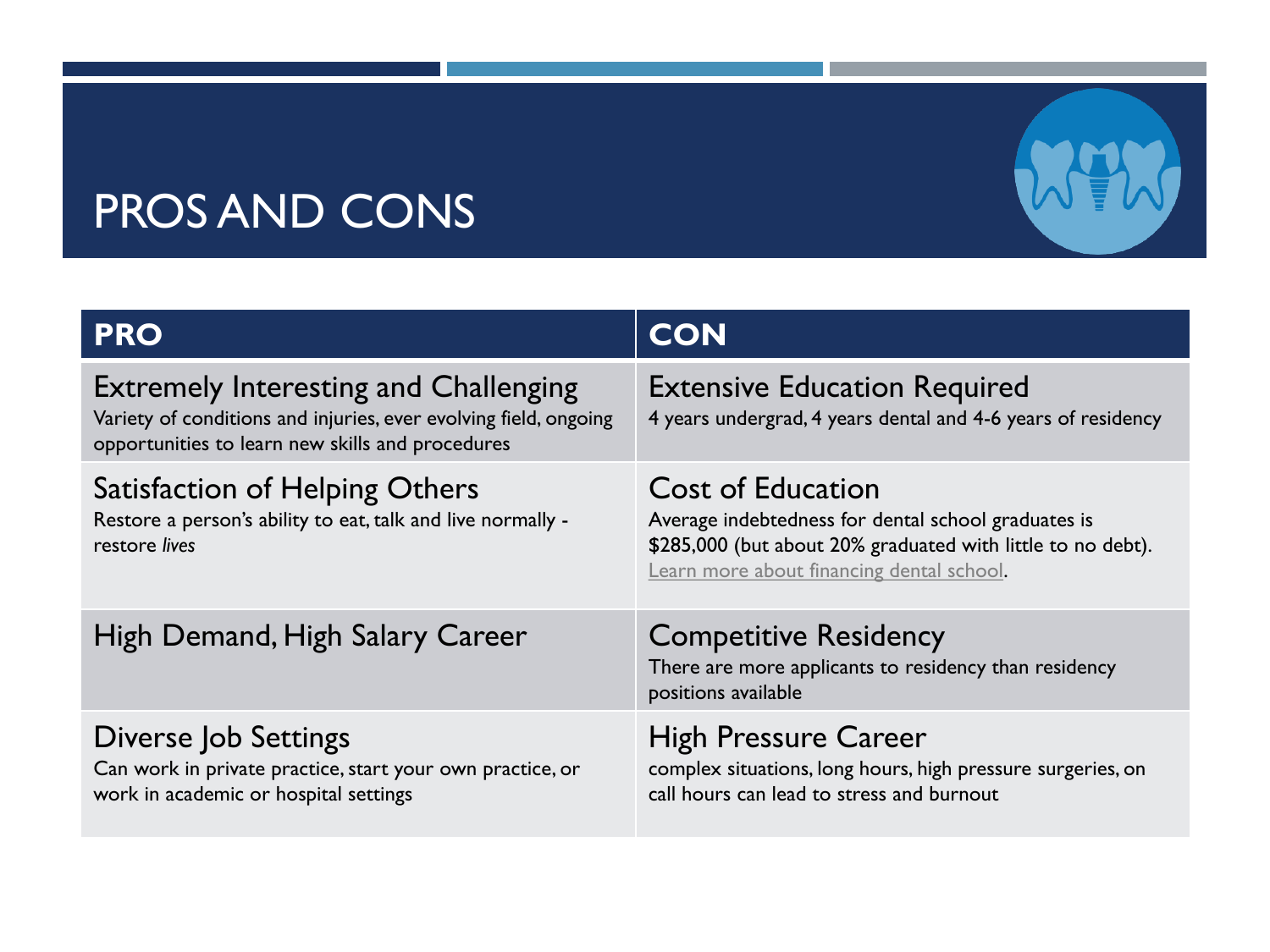## TYPICAL TRAINING FOR AN OMFS

Typical training for an oral and maxillofacial surgeon includes:

- Four years undergraduate study including predental [prerequisites](https://hpa.princeton.edu/explore-careers/dental-medicine)
- **Figure 1** Four years dental school (to acquire a DMD/DDS degree) including **Board exams**
- **[Dental licensure exam](https://www.asdanet.org/utility-navigation/career-compass-home/grad-career-options/obtaining-licensure)ple**
- **Application process, interviews, and match into residency**
- **Fig. 2** Four to six years residency training (six year programs often include two years in which dental school graduates acquire a medical degree).

After completion of surgical training most undertake final specialty examinations.

In addition, graduates of oral and maxillofacial surgery training programs can pursue fellowships, typically 1-2 years in length, in the following areas:

- $\blacksquare$  Head and neck cancer microvascular reconstruction.
- Cosmetic facial surgery (facelift, rhinoplasty, etc.).
- **EXP** Craniofacial surgery and pediatric maxillofacial surgery (cleft lip and palate repair, surgery for craniosynostosis, etc.).
- Cranio-maxillofacial trauma (soft tissue and skeletal injuries to the face, head and neck).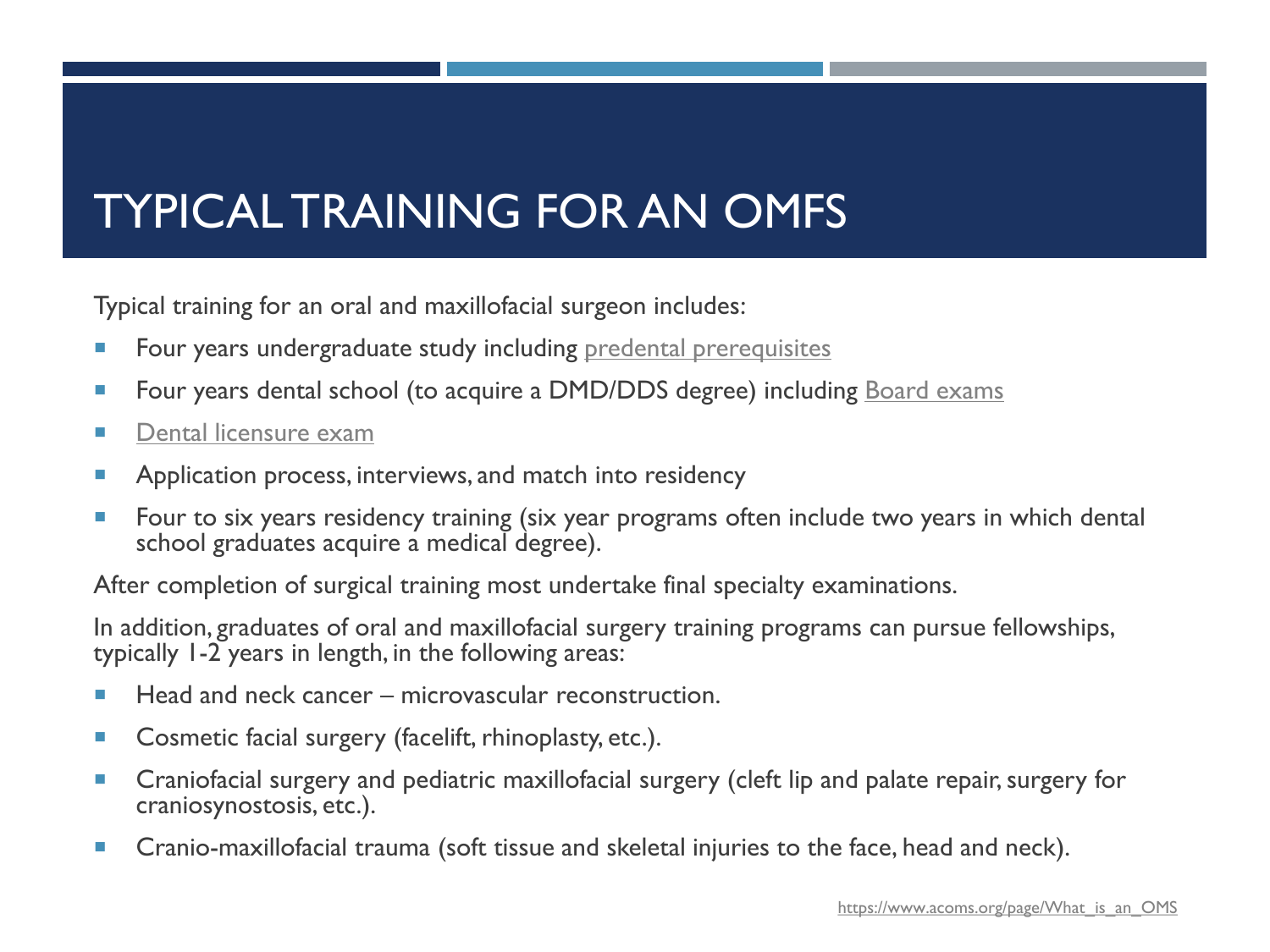### DENTAL SCHOOL PROGRAMS AT SCHOOLS HISTORICALLY POPULAR WITH PRINCETON STUDENTS

#### [Harvard School of Dental Medicine](hdsm.harvard.edu)

**[NYU Dentistry](dental.nyu.edu)** 

**[Temple University School of Dentistry](dentistry.temple.edu)** 

[University of Florida College of Dentistry](dental.ufl.edu)

[University of North Carolina School of Dentistry](dentistry.unc.edu)

[University of the Pacific School of Dentistry](dental.pacific.edu)

[University of Pennsylvania Dental Medicine](dental.upenn.edu)

[University of San Francisco School of Dentistry](dentistry.ucsf.edu)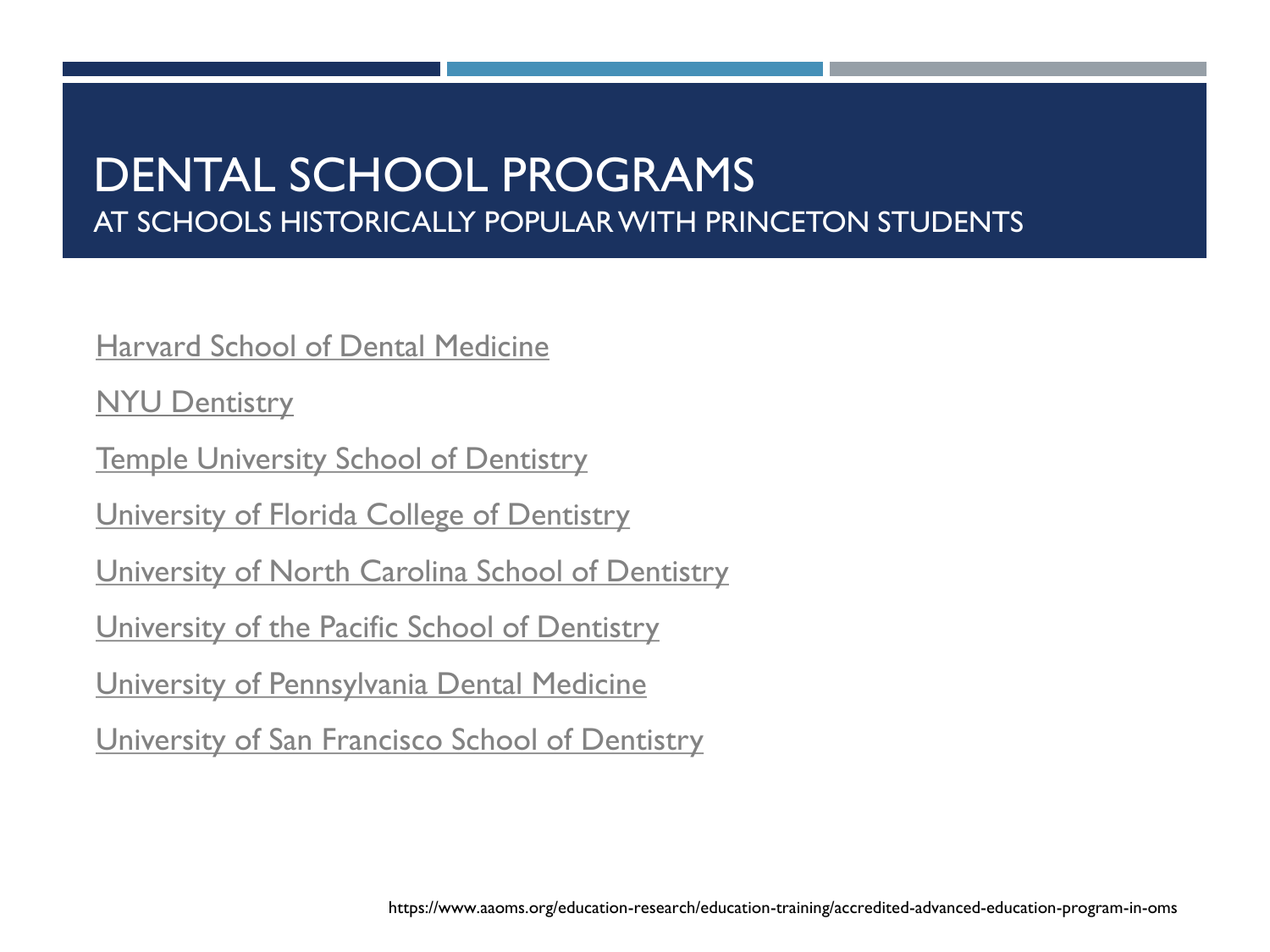# EXAMPLE OMFS RESIDENCY PROGRAMS

[UCLA School of Dentistry \(Los Angeles, CA\)](https://www.dentistry.ucla.edu/learning/oral-maxillofacial-surgery)

[Yale University \(New Haven, CT\)](https://www.ynhh.org/medical-professionals/gme/our-programs/oral-maxillofacial-surgery.aspx)

[Harvard University School of Dental Medicine \(Boston, MA\)](https://hsdm.harvard.edu/oral-and-maxillofacial-surgery-program)

[Columbia University College of Dental Medicine \(New York, NY\)](https://www.dental.columbia.edu/education/postdoctoral-and-residency-programs/oral-and-maxillofacial-surgerymd-residency)

[The University of Pennsylvania School of Dental Medicine \(Philadelphia, PA\)](https://www.dental.upenn.edu/academic_programs_admissions/graduate_dental_education_programs/oral_and_maxillofacial_surgery_residencymd_program)

<u>[UTH San Antonio School of Dentistry \(San Antonio, TX\)](https://www.uthscsa.edu/academics/dental/departments/oral-maxillofacial-surgery)</u>

[University of Washington School of Dentistry \(Seattle, WA\)](https://dental.washington.edu/dept-oms/residency/)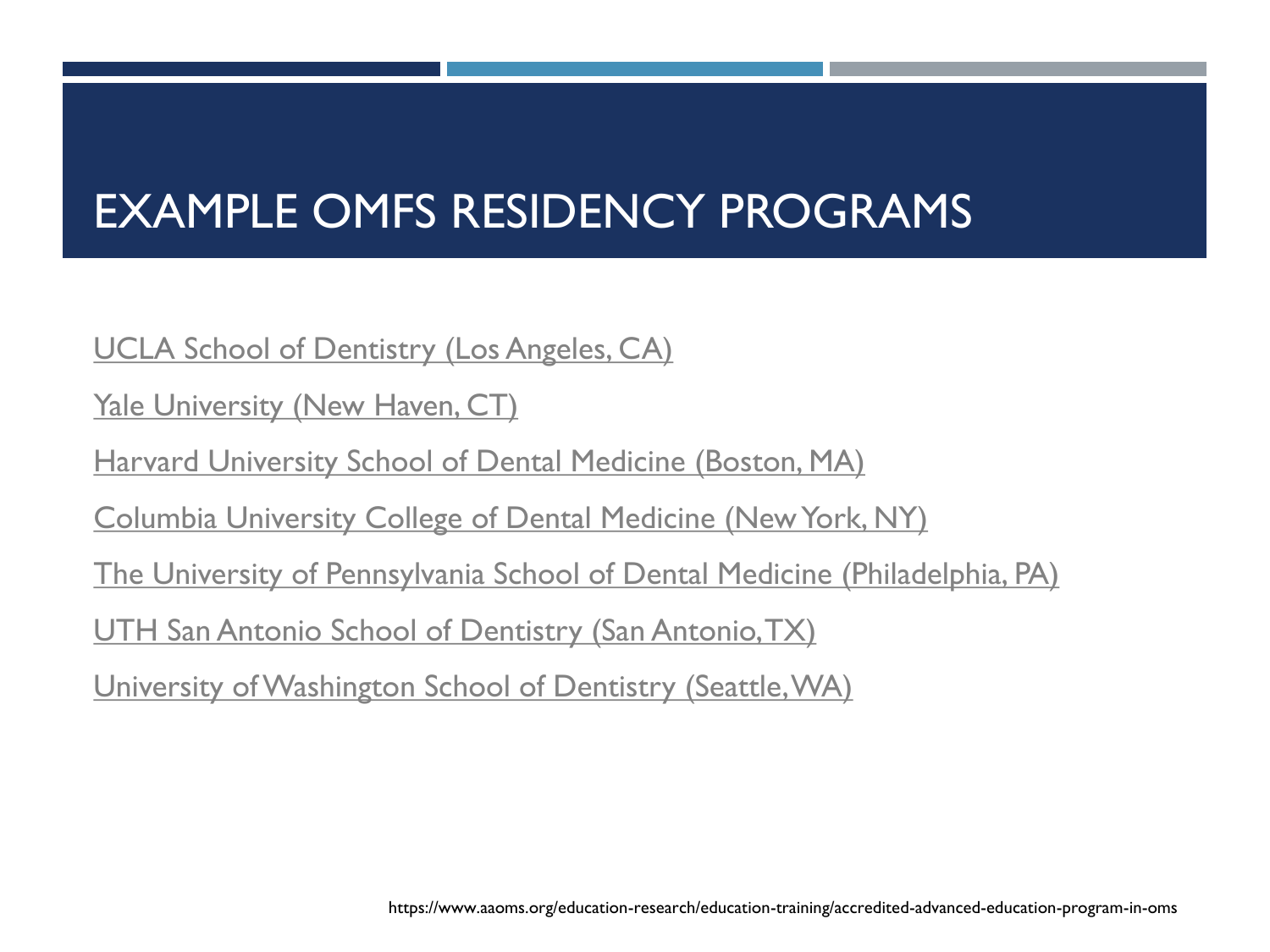### CHANGING LIVES ONE SURGERY AT A TIME ARTICLES THAT WILL INSPIRE YOU TO BECOME AN OMFS

- **Boy From Haiti Receives Life-[Saving Surgery at Connecticut Children's Medical Center](https://www.nbcconnecticut.com/news/local/Boy-From-Haiti-Receives-Life-Saving-Surgery-at-Connecticut-Childrens-Medical-Center-501077062.html)**
- **[Lubbock Vietnam-era Veteran Closing Journey to a New Smile](https://www.lubbockonline.com/news/20180525/lubbock-vietnam-era-veteran-closing-journey-to-new-smile)**
- **EXPEDENT [Collaboration Helped Provide Total Jaw Reconstruction for UAB Professor](http://www.uab.edu/news/health/item/9217-collaboration-helped-provide-total-jaw-reconstruction-for-uab-professor)**
- US Surgeons Remove 6-[pound Tumor From Gambian Girl's Mouth](https://www.apnews.com/0a4555177ffe4049bb9fe3948b46809a)
- **[New Technology Helps NC Veteran Gain His Smile Back](https://www.cbs17.com/news/new-technology-helps-nc-veteran-gain-his-smile-back/1016914819)**
- [7-Year-Old Gets Life-Like 3-D Printed Skull After Severe Fall](https://med.news.am/eng/news/12460/7-year-old-gets-life-like-3-d-printed-skull-after-severe-fall.html)
- **Number 1 No. 2018 Wealth Cooks Like After the World's Most Extensive Face Transplant**